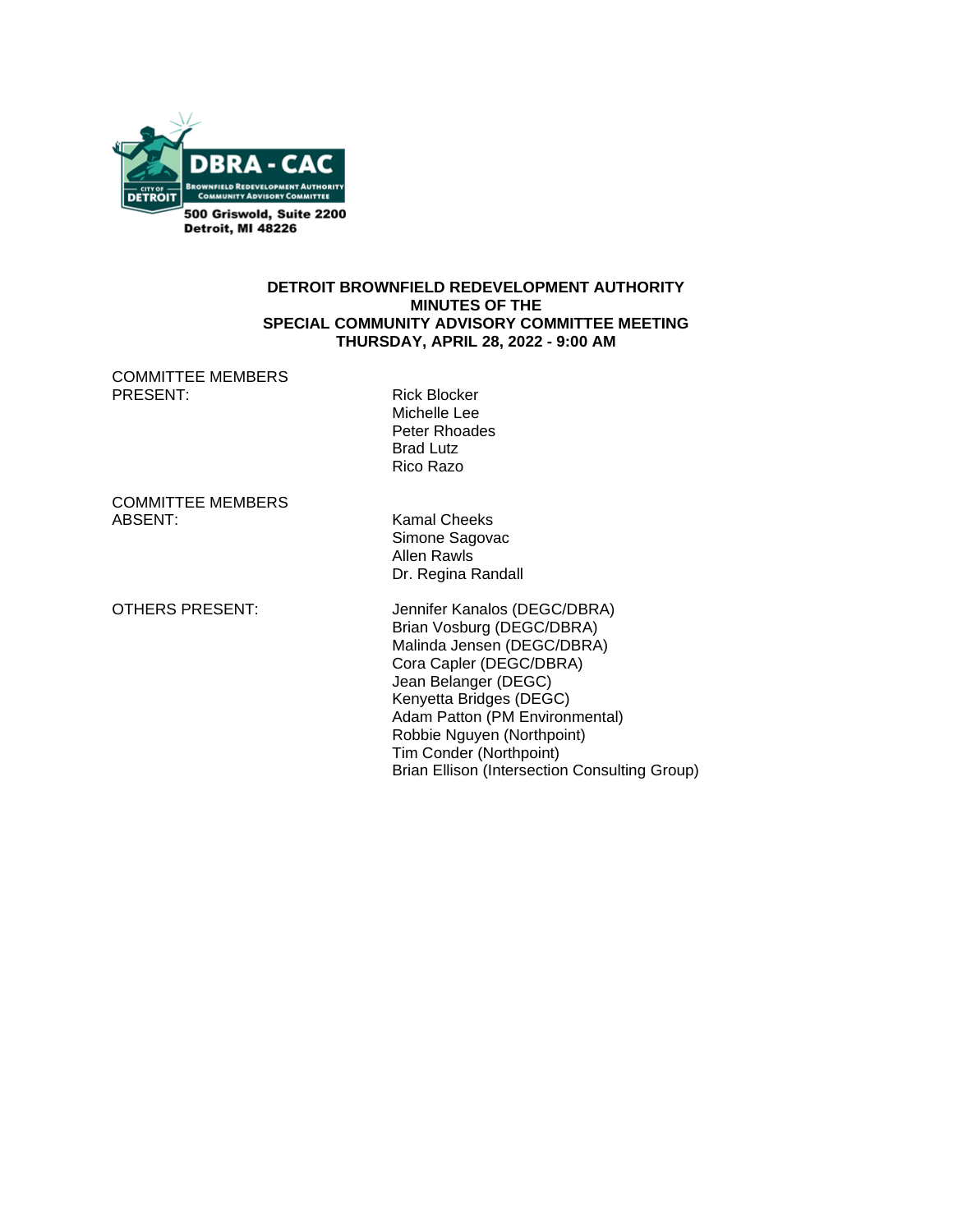

#### **Call to Order**

Mr. Lutz, Vice-Chairperson, called the meeting to order at 9:28 a.m.

Ms. Kanalos took a roll call of the CAC Members present.

# **General**

#### **Approval of Minutes**

Mr. Lutz called for approval of the minutes of the December 1, 2021 (resolution) DBRA-CAC meeting, as presented. The Committee took the following action:

- Mr. Blocker made a motion approving the minutes of the December 1, 2021 meeting, as presented.
- Mr. Razo seconded the motion. A roll call vote was conducted with the following result:

Ayes: Mr. Blocker, Mr. Lutz, Mr. Razo, and Mr. Rhoades Nays: None. Abstentions: Ms. Lee

DBRA-CAC Resolution Code 22-04-02-166 was approved.

#### **Projects**

**Brownfield Plan for the Former AMC Headquarters Redevelopment Project at 14250 Plymouth Road** Mr. Vosburg presented the Brownfield Plan for the Former AMC Headquarters Redevelopment Project at 14250 Plymouth Road.

#### Project Introduction

Northpoint Development is the project developer ("Developer"). The project includes the demolition, abatement, and preparation of the Property for the construction of one of the two following proposed building options, depending on prospective tenants. The first option includes two (2) buildings consisting of one (1) approximately 513,000 square foot building and one (1) approximately 215,000 square foot building that would house warehousing and light assembly industrial tenants (the "Option A"). The second option includes one (1) approximately 761,000 square foot building that would house warehousing and light assembly industrial tenants (the "Option B").

The total investment is estimated to be \$72.1 million. The Developer is requesting \$32,697,754.00 in TIF reimbursement. The Developer is requesting reimbursement of the \$32,697,754 while projected TIF reimbursement in the Plan is \$21,798,503.

There will be approximately 100 temporary construction jobs and approximately 350 permanent jobs are expected to be created by the project.

#### **Property Subject to the Plan**

The eligible property (the "Property") consists of approximately 50 acres, bounded by Fullerton Avenue to the north, Hubbell Avenue, Strathmoor Street and Mark Twain Street to the east, and Plymouth Road to the south.

#### Basis of Eligibility

The Property is considered "eligible property" as defined by Act 381, Section 2 because (a) the Property was previously utilized for an industrial, commercial, or residential purpose; (b) it is located within the City of Detroit, a qualified local governmental unit under Act 381; and (c) the Property parcels have been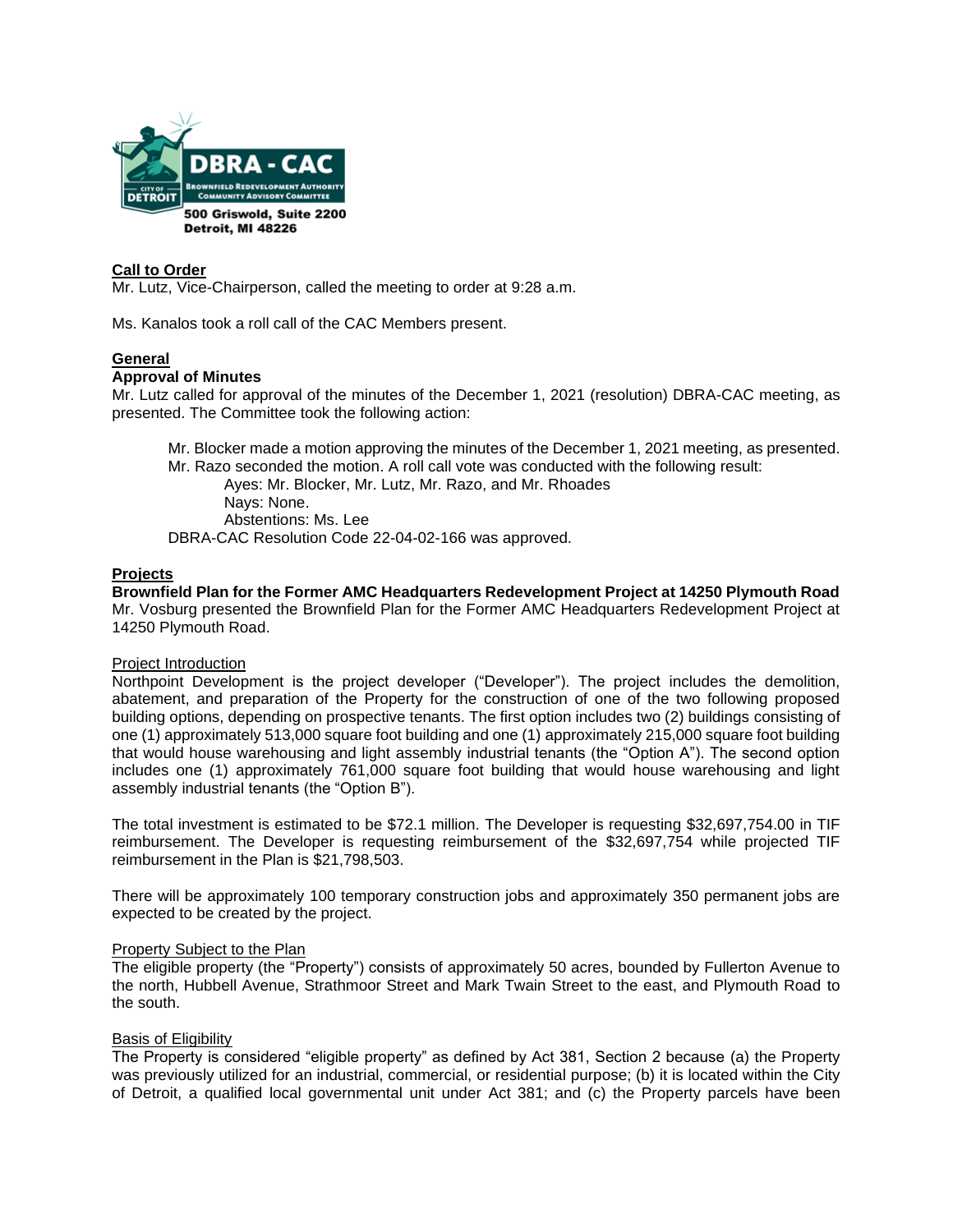determined to be a "Facility," "Blighted," or adjacent and contiguous to a parcel that has been determined to be a Facility or Blighted as defined by Act 381.

#### Eligible Activities and Projected Costs

The "eligible activities" that are intended to be carried out at the Property are considered "eligible activities" as defined by Sec 2 of Act 381, because they include department specific activities, demolition, lead and asbestos abatement, site preparation, infrastructure improvements, and development, preparation and implementation of a brownfield plan and Act 381 Work Plan. The eligible activities and budgeted costs are intended as part of the development of the Property and will be financed solely by the Developer. The Authority is not responsible for any costs of eligible activities and will incur no debt. The eligible activities are estimated to commence within 18 months of approval of the Plan and be completed within 3 years.

#### Tax Increment Financing (TIF) Capture

The Developer desires to be reimbursed for the costs of eligible activities. Tax increment revenue generated by the Property will be captured by the DBRA and used to reimburse the cost of the eligible activities completed on the Property after approval of this Plan pursuant to the terms of a Reimbursement Agreement with the DBRA.

| <b>Baseline Environmental Assessment Activities</b> | \$300,000.00    |
|-----------------------------------------------------|-----------------|
| <b>Department Specific Activities</b><br>2.         | \$11,675,873.00 |
| Demolition & Lead and Asbestos Abatement<br>3.      | \$14,470,000.00 |
| Site Preparation<br>4.                              | \$1,000,000.00  |
| Infrastructure Improvements<br>5.                   | \$1,000,000.00  |
| Brownfield Plan & Work Plan<br>6.                   | \$30,000.00     |
| Contingency (15%)                                   | \$4,221,881.00  |
| <b>Total Reimbursement to Developer</b>             | \$32,697,754.00 |
| <b>Authority Administrative Costs</b><br>8.         | \$4,064,311.00  |
| State Brownfield Redevelopment Fund<br>9.           | \$1,232,594.00  |
| 10. Local Brownfield Revolving Fund                 | \$0.00          |
| <b>TOTAL Estimated Costs</b>                        | \$37,994,659.00 |
|                                                     |                 |

#### **COSTS TO BE REIMBURSED WITH TIF**

The actual cost of those eligible activities encompassed by this Plan that will qualify for reimbursement from tax increment revenues of the DBRA from the Property shall be governed by the terms of the Reimbursement Agreement. The developer is requesting \$32,697,754 while the projected TIF reimbursement in the Plan is \$21,798,503.

### Other Incentives

The Developer is seeking additional incentives, which will include local and/or state approval of an Industrial Facilities Exemption (PA 198) Tax Abatement.

Attached for the CAC's review and approval were three (3) resolutions: 1.) a resolution supporting the Plan in the event the Committee does not deem it necessary to conduct a CAC public hearing and 2.) a resolution authorizing a public hearing in the project area and 3.) a resolution authorizing a public hearing in the project area and to appoint up to two special CAC members. The public hearing may be held jointly with any public hearing conducted by the Detroit Brownfield Redevelopment Authority.

Mr. Nguyen stated that the Property is very challenging due to the environmental issues that have been identified on the Property but that the Developer has put together a team of consultants that are highly qualified and capable of handling those challenges and that they are looking forward to cleaning up the Property, building a new development that will create a significant number of new jobs in the City, and that the Developer has conducted a significant amount of community engagement and is committed to making improvements to the parks across from the Property to benefit the local residents.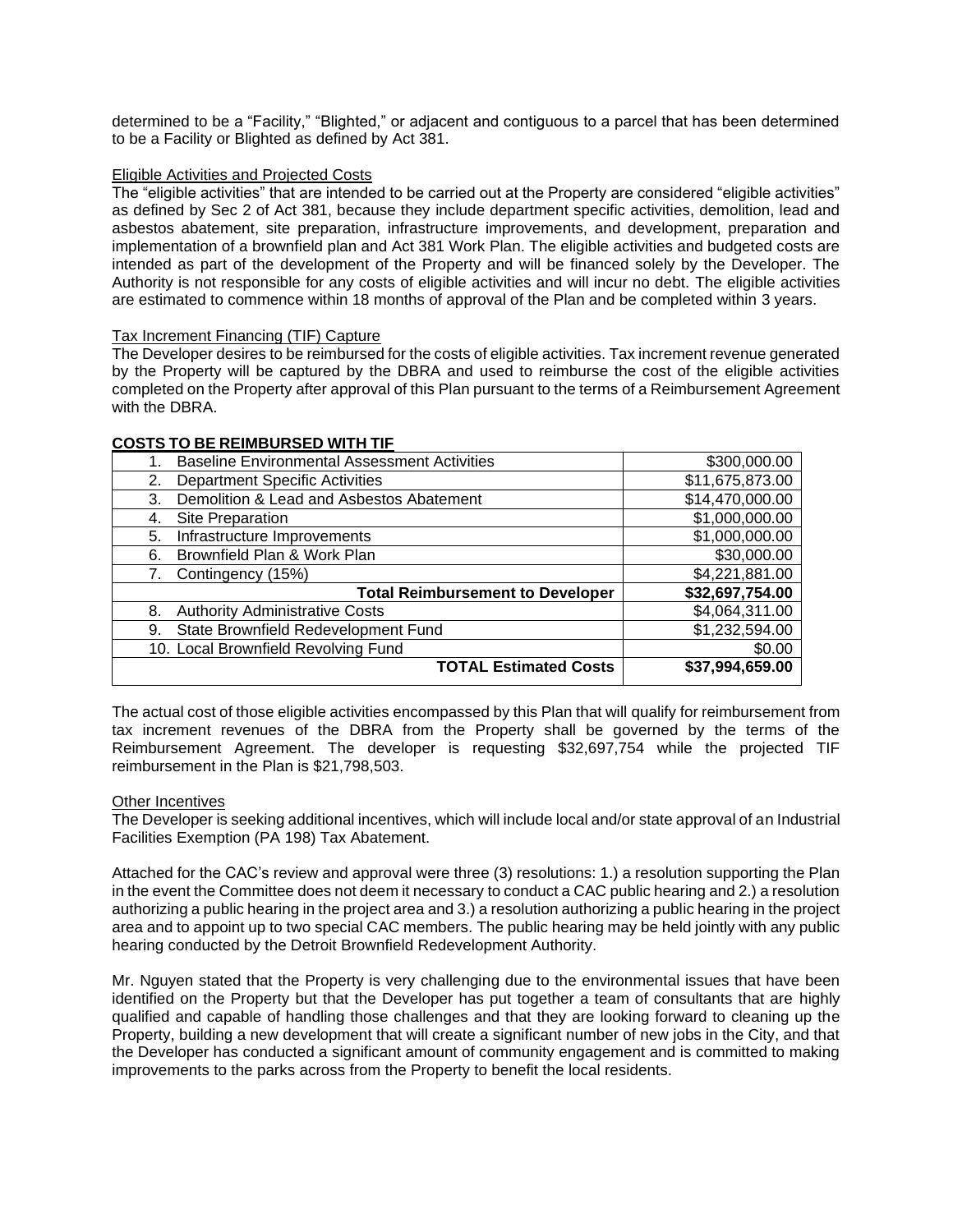Mr. Razo stated that it was great to see so many support letters from the community included in the Plan and asked if there was feedback from the community on the proposed truck routes into and out of the Property for the future tenant(s). Mr. Nguyen stated that the Developer has considered an increase in truck traffic into and out of the Property and a proposed truck route that will keep truck traffic off of Plymouth Road and the City approved truck route map for the development was displayed on the screen to the Committee.

Mr. Lutz asked about the status of the Administrative Building on the Property and if the Developer has considered rehabilitating the structure. Mr. Patton stated that there are serious structural issues with the Administrative Building as a result of the heavy scrapping activity that occurred over the years. Additionally, the scrapping has caused extensive free asbestos to be released and spread throughout the building resulting in significant and expensive abatement work that will need to be completed. It is unfortunately unfeasible for the Administrative Building to be rehabilitated as part of this redevelopment project.

Mr. Blocker asked if the Developer is confident that at least the majority of the environmental issues present on the Property have been identified. Mr. Nguyen stated that there has been extensive environmental due diligence conducted on the Property to identify the environmental concerns and that the Developer will draft a Due Care Plan that will be reviewed and approved by EGLE to address those concerns.

Mr. Blocker asked if the Developer is sure that the contractors are well-equipped to perform the asbestos abatement safely. Mr. Patton stated that there is asbestos abatement, soil and groundwater contamination present on the Property that will need to be addressed and that there will be a Demolition Specification drafted and the actual abatement activities will be conducted under the supervision of an environmental professional and then clearance testing will be conducted to confirm that the abatement is complete and will confirm if the air on the Property is free from asbestos prior to the demolition of the structures. Mr. Patton added that the soil and groundwater contamination will be remediated in accordance with the Due Care Plan, the Construction Management Plan, and a Soil and Groundwater Management Plan to make sure all of the contamination present on the Property is handled in accordance with all regulations, EGLE and otherwise.

Ms. Lee stated that she was happy to see the support letters included in the Plan and asked if there are plans to continue community engagement throughout the construction of the project. Mr. Vosburg stated that the project was not subject to the Community Benefits Ordinance, but it was subject to the Community Outreach Ordinance due to the sale of land owned by the City and that the Developer has satisfied all of the requirements of the Community Outreach Ordinance. Mr. Nguyen stated that the site plan and the park improvements were a result of the feedback from the community, and the Developer is working with Detroit At Work to ensure that Detroit residents have access to and priority for the new jobs to be created by the future tenant.

Mr. Lutz asked if the project exceeds the \$75 million threshold for the Community Benefits Ordinance due to cost overruns, if the Developer would then be required to complete the Community Benefits Ordinance process. Ms. Belanger stated that the projected hard costs for the project are currently \$66 million, and that the Developer does not anticipate cost overruns so large as to exceed the \$75 million threshold for the Community Benefits Ordinance and that to her knowledge the Community Benefits Ordinance is not retroactive for projects that end up with cost overruns that exceed a \$75 million hard cost investment.

Mr. Razo asked if the abatement contractor or the demolition contractor has been selected. Ms. Belanger stated that the Developer did participate in a Grow Pro session for the selection of a General Contractor and that all of the contractors involved in that event are certified as Detroit-based and that the Developer is committed to using Detroit-based contractors for the project. Mr. Nguyen stated that the Developer has issued a bid for the abatement and demolition work but has not yet selected a contractor.

Mr. Lutz called for a motion regarding the Brownfield Plan for the Former AMC Headquarters Redevelopment Project at 14250 Plymouth Road, as presented.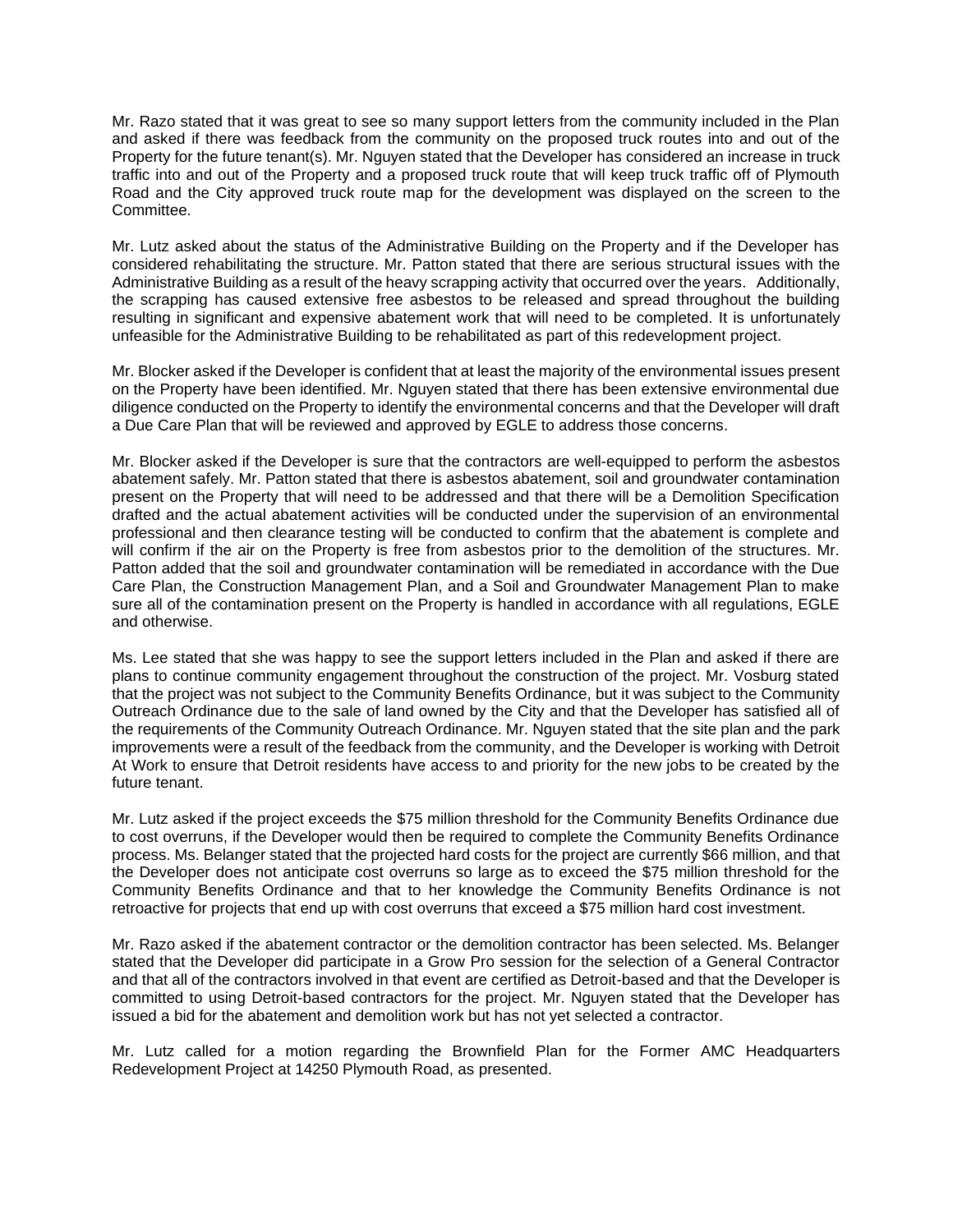Mr. Razo made a motion to recommend approval of the Brownfield Plan for the Former AMC Headquarters Redevelopment Project at 14250 Plymouth Road without a CAC public hearing and without appointing special members. Ms. Lee seconded the motion. A roll call vote was conducted with the following result:

Ayes: Mr. Blocker, Mr. Lutz, Mr. Razo, and Ms. Lee Nays: None. Abstentions: Mr. Rhoades DBRA-CAC Resolution Code 22-04-308-01 was approved.

#### **Administrative**

None.

#### **Other**

Mr. Rhoades informed the CAC that he has accepted a position as a Policy Analyst for Councilmember Whitfield-Calloway and unfortunately will no longer be serving on the CAC to avoid even the presence of impropriety and that he has enjoyed working with the other members of the CAC and with the DEGC Staff.

Ms. Kanalos stated that the CAC and the DEGC Staff appreciates Mr. Rhoades' commitment to the CAC during his time as a CAC Member and that he will be missed.

### **Public Comment**

None.

### **Adjournment**

Citing no further business, on a motion by Mr. Blocker, seconded by Mr. Razo, Mr. Lutz adjourned the meeting at 9:57 am.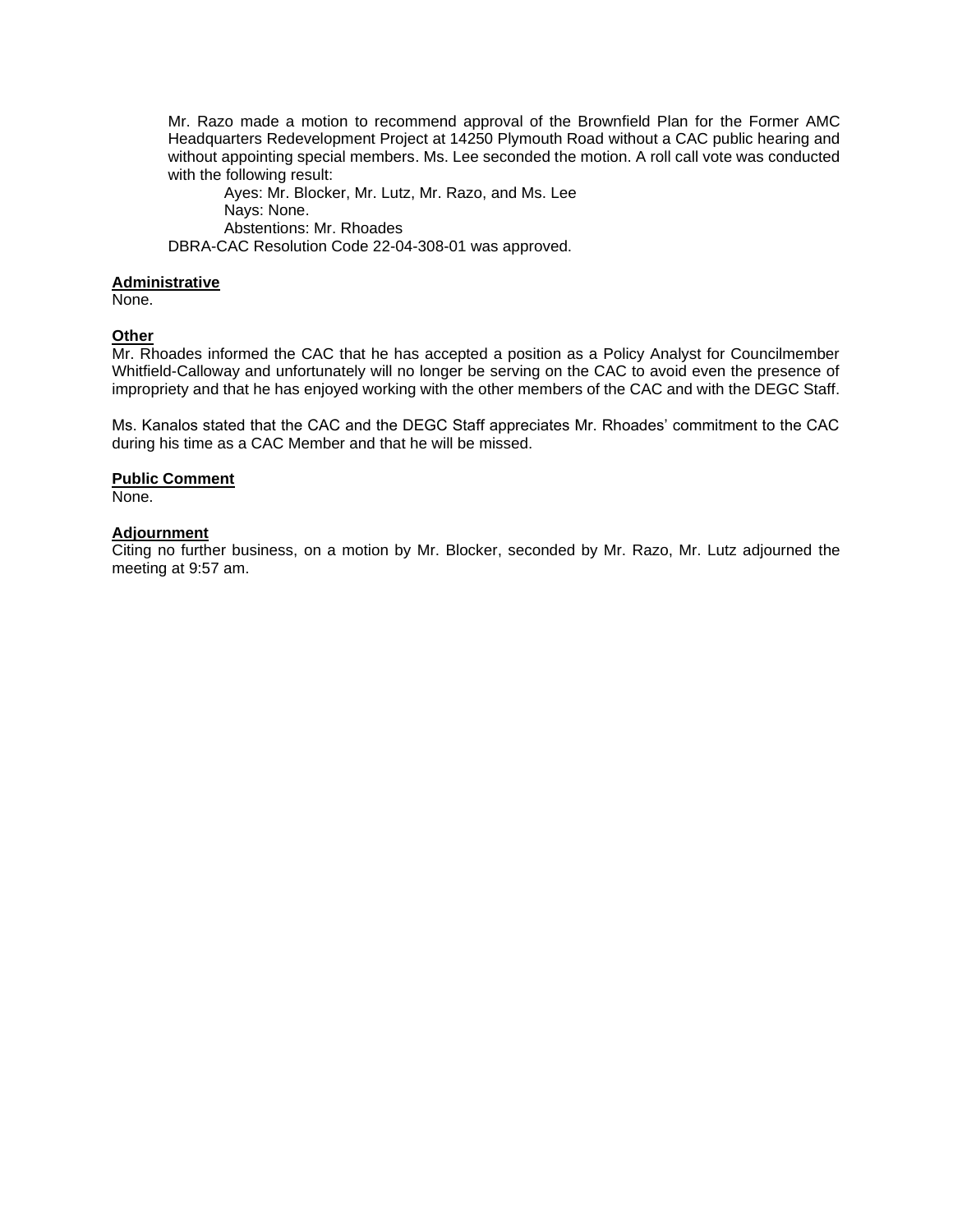

# **CODE DBRA CAC 22-04-02-166**

# **APPROVAL OF MINUTES OF DECEMBER 1, 2021**

RESOLVED, that the minutes of the regular meeting of December 1, 2021 are hereby approved and all actions taken by the members present at such meeting, as set forth in such minutes, are hereby in all respects ratified and approved as actions of the Community Advisory Committee of the Detroit Brownfield Redevelopment Authority.

April 28, 2022